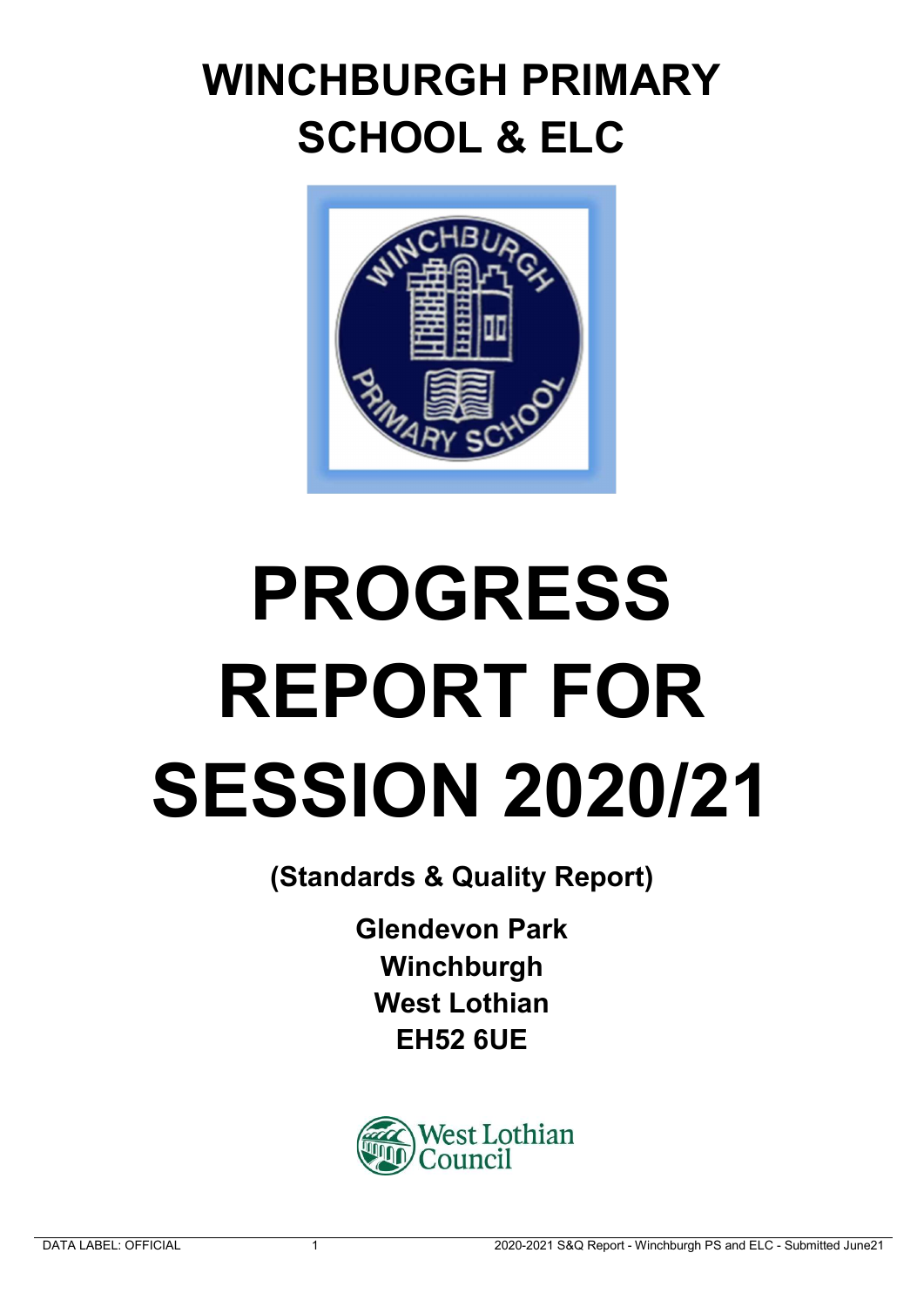### ABOUT OUR SCHOOL

Winchburgh Primary is a non-denominational school with a roll of 280 primary children and a 64/64 nursery (with 40 full-day spaces). The school benefits from a mixed catchment area with a Free Meal Entitlement of 11% and Clothing Grants of 17%. The school is presently located on a shared campus with Holy Family RC Primary School.

Winchburgh is a rapidly expanding community due to significant house building in the area. The school is managing a significant and continuing increase in its school roll. Both schools on the joint campus work together to best utilise the space available for both schools. Over recent years there has been extensions and refurbishment work to support the growing community. Further expansion is scheduled to provide 4 additional classrooms for Session 2021/22.

The school runs a very successful Breakfast Club which is well attended by children. The school has a long established and fully supportive Parent Council. The school has good relationships with the Cluster Schools, the local community, and the local Church.

Just prior to the onset of the COVID-19 pandemic a team of inspectors from Education Scotland had a very positive visit to Winchburgh Primary School and ELC Class, using their full inspection model. During their visit, inspectors talked to parents/carers and children and worked closely with the Head Teacher and staff.

The inspection team found the following strengths in the school's work:

- $\triangleright$  The headteacher's effective leadership of school improvements and his success in developing teamwork across the school and nursery class.
- $\triangleright$  The nurturing and supportive relationships across the school and nursery class leading to children's readiness to learn.
- $\triangleright$  The staff team across the nursery class and primary stages who effectively work together to continually improve children's experiences. This is leading to positive learning experiences for all children.
- $\triangleright$  The motivating nursery environment created by supportive practitioners. This helps children to make a positive start to their learning journey.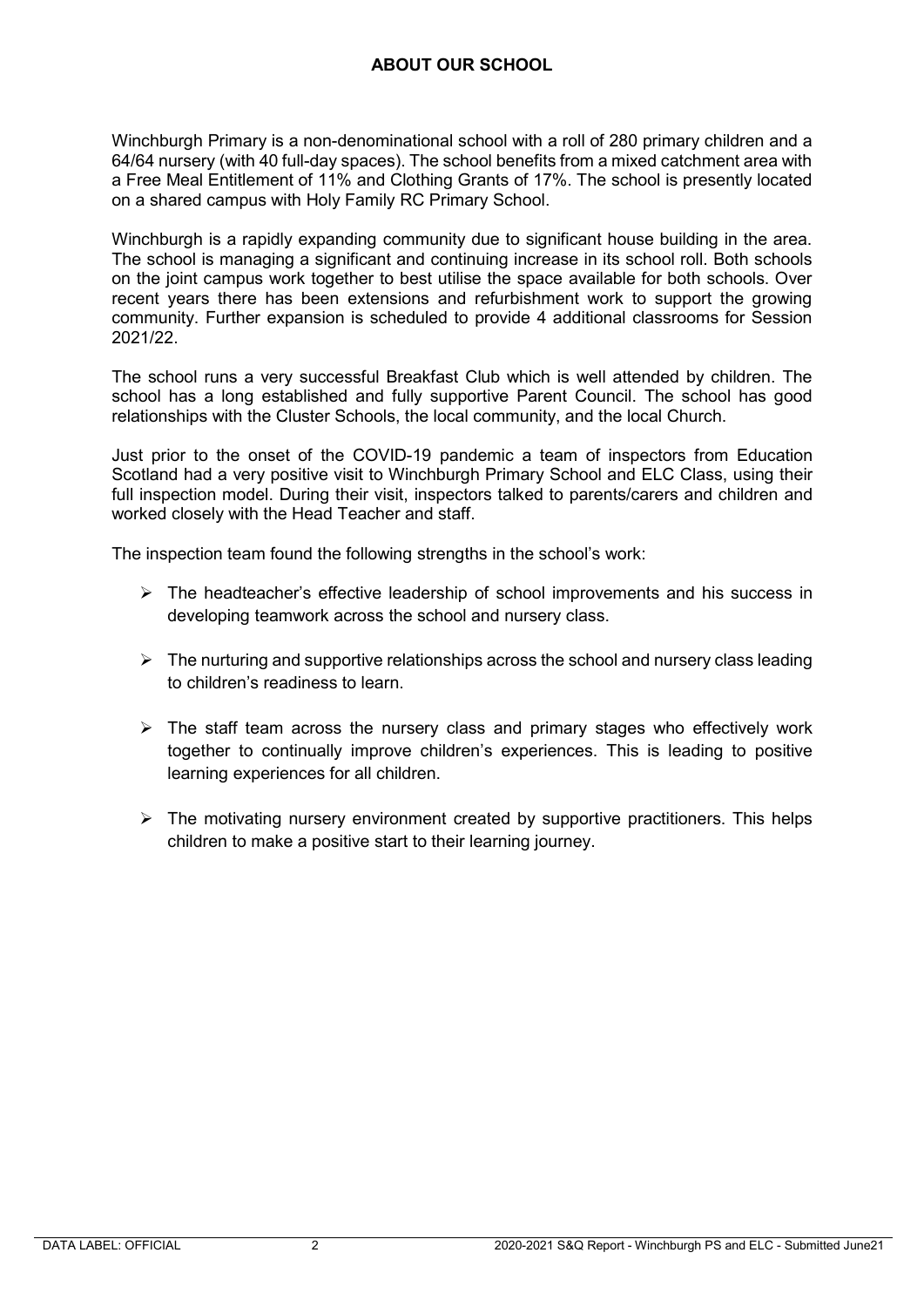#### IMPROVEMENT PRIORITIES

Our improvement priorities are always based on the national priorities in the National Improvement Framework (NIF). Below we have indicated what progress we made with these priorities in Session 2020/21 and what the impact has been. Our report recognises that we entered a period of physical school closures in January 2021, and therefore our report takes account of this interruption to in-school learning but also notes any significant steps taken during the period of remote learning. Our future improvement priorities will be identified in our school's recovery improvement plan, which will respond to the national and local advice on the reopening of schools.

We have shown which NIF driver for improvement we used – you can find out more about the National Improvement Framework and drivers at https://www.npfs.org.uk/wpcontent/uploads/2016/01/NPFS\_NIF\_E-1.pdf.

We have also evaluated our overall provision using quality indicators (QIs) in How Good is our School?4 (HGIOS?4) and How Good is Our Early learning and Childcare? (HGIOELC?) which is a key aspect of the Scottish approach to self-evaluation and school improvement.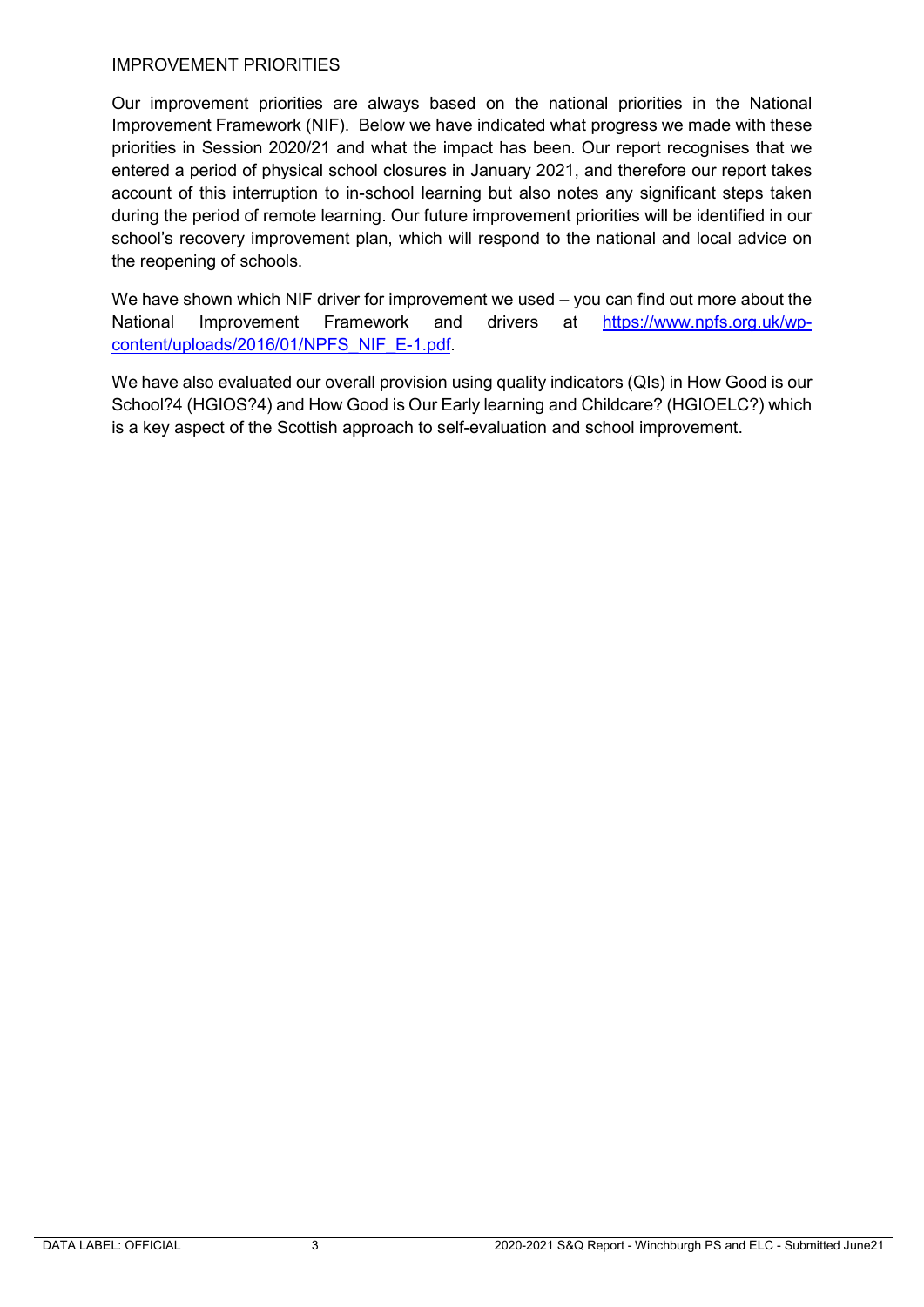| <b>PRIORITY</b><br><b>HOW DID WE DO?</b>                                                                                                                                                                                                                                                                                                                                                                                                                                                                                                                                                           |                                                                                                                                                                                                                                                                                                                                                                                                                                                                                                                                                                                                                                                                                                                                                                                                                                                                                                                                                                                                                                                                                                                                                                                                                                                                                                                                                                                                                                                                                                                                                                                                                                                                                                                                                                                                                                                                                                                                                                                                                                                                                             |
|----------------------------------------------------------------------------------------------------------------------------------------------------------------------------------------------------------------------------------------------------------------------------------------------------------------------------------------------------------------------------------------------------------------------------------------------------------------------------------------------------------------------------------------------------------------------------------------------------|---------------------------------------------------------------------------------------------------------------------------------------------------------------------------------------------------------------------------------------------------------------------------------------------------------------------------------------------------------------------------------------------------------------------------------------------------------------------------------------------------------------------------------------------------------------------------------------------------------------------------------------------------------------------------------------------------------------------------------------------------------------------------------------------------------------------------------------------------------------------------------------------------------------------------------------------------------------------------------------------------------------------------------------------------------------------------------------------------------------------------------------------------------------------------------------------------------------------------------------------------------------------------------------------------------------------------------------------------------------------------------------------------------------------------------------------------------------------------------------------------------------------------------------------------------------------------------------------------------------------------------------------------------------------------------------------------------------------------------------------------------------------------------------------------------------------------------------------------------------------------------------------------------------------------------------------------------------------------------------------------------------------------------------------------------------------------------------------|
| 1. To raise attainment,<br>especially in literacy and                                                                                                                                                                                                                                                                                                                                                                                                                                                                                                                                              | We have made good progress whilst being mindful of the challenges of COVID<br>recovery and periods of remote learning.                                                                                                                                                                                                                                                                                                                                                                                                                                                                                                                                                                                                                                                                                                                                                                                                                                                                                                                                                                                                                                                                                                                                                                                                                                                                                                                                                                                                                                                                                                                                                                                                                                                                                                                                                                                                                                                                                                                                                                      |
| numeracy.<br>Our measurable outcome<br>for session 2020/21 was<br>to $\dots$<br>• enhance attainment in<br>literacy and numeracy<br>to minimise any<br>negative effects of<br>lockdown and remote<br>learning for all<br>learners,<br>• provide high quality,<br>well planned learning<br>opportunities which<br>are appropriately<br>differentiated,<br>targeted and effective<br>resources.<br>NIF Driver(s):<br>• School Improvement<br>• School Leadership<br>$\bullet$ Teacher<br>Professionalism<br>• Parental Engagement<br>• Assess. of Chdn's<br>Progress<br>• Performance<br>Information | What did we do?<br>Updated our curriculum approaches, rationale and available resources to<br>reflect our recovery journey.<br>Ensured all learners had digital connectivity at home and access to digital<br>$\bullet$<br>learning tools both in school and when learning from home.<br>Worked towards gaining the Reading Accreditation core award.<br>$\bullet$<br>Reading ambassadors appointed and working to support our reading journey.<br>$\bullet$<br>Revisiting learning and teaching approaches, modifying these to meet our<br>COVID-19 mitigations both in-school and remote learning provisions.<br>Adapted Quality Improvement activities to support ongoing improvement of<br>$\bullet$<br>in-school and remote learning experiences: including leadership team, staff<br>peers and pupils.<br>Transitioned pathways planning approach to online systems to support<br>progression in learning.<br>Introduced SeeSaw online learning and profiling platform P1-3 and enhanced<br>use of MS Teams platform P4 -7.<br>Developed approaches to ensure pupils at risk of missing out and negative<br>engagement were engaged in learning and making progress: Targeted<br>support system: Phone calls, Emails, Remote learning "hub" for vulnerable<br>and key worker pupils / Focused SfL / SGS / Targeted PSW support<br>All staff across the school and ELC undertook distributed leadership roles,<br>$\bullet$<br>focused on development of identified aspects of school / ELC improvement.<br>Staff led drop-in sessions to enhance consistency amongst growing staff<br>$\bullet$<br>team, providing opportunities for distributed leadership at all levels.<br>Development Post Holders lead improvements in:<br>$\bullet$<br>Outdoor learning<br>$\circ$<br><b>Digital Learning</b><br>$\circ$<br>Support for Learning / PEF<br>$\circ$<br>Used school and cluster analysis of SNSA data to support the identification of<br>key interventions and gaps in learning.<br>Continued to review the changing demographic and attainment profile of our<br>school and ELC. |
|                                                                                                                                                                                                                                                                                                                                                                                                                                                                                                                                                                                                    | Evidence indicates the impact is:<br>$\checkmark$ Learners demonstrate our school values within learning and are experiencing<br>a range of quality learning experiences.<br>$\checkmark$ Learner attainment in Literacy and Numeracy is good, meets the WLC<br>authority stretch aims and is improving over time in most year groups.<br>Learner enjoyment of reading books for pleasure has improved with an<br>✓<br>increased staff knowledge of children's books and a developing reading<br>culture.<br>$\checkmark$ Almost all learners engage positively in their learning and approaches to<br>supporting disengaged and distressed learners are making a positive impact.<br>$\checkmark$ Learners experience a variety of approaches to planned learning and teaching<br>which have reflected the dynamic year of in-school and remote learning.<br>Learners have significantly enhanced their engagement and skills while<br>✓<br>learning through digital approaches, primarily centred on SeeSaw and MS<br>Teams/Office365.<br>The majority of learners demonstrate an increased level of resilience when<br>$\checkmark$<br>learning. There has been further development of independent approaches with<br>increased enthusiasm and confidence for most.<br>Almost all learners from P1-3 have successfully engaged in online learning<br>✓<br>activities and reflecting on their own learning through the use of SeeSaw<br>(online learning profiling tool). Parents access these profiles regularly and<br>comment on learning.                                                                                                                                                                                                                                                                                                                                                                                                                                                                                                                                             |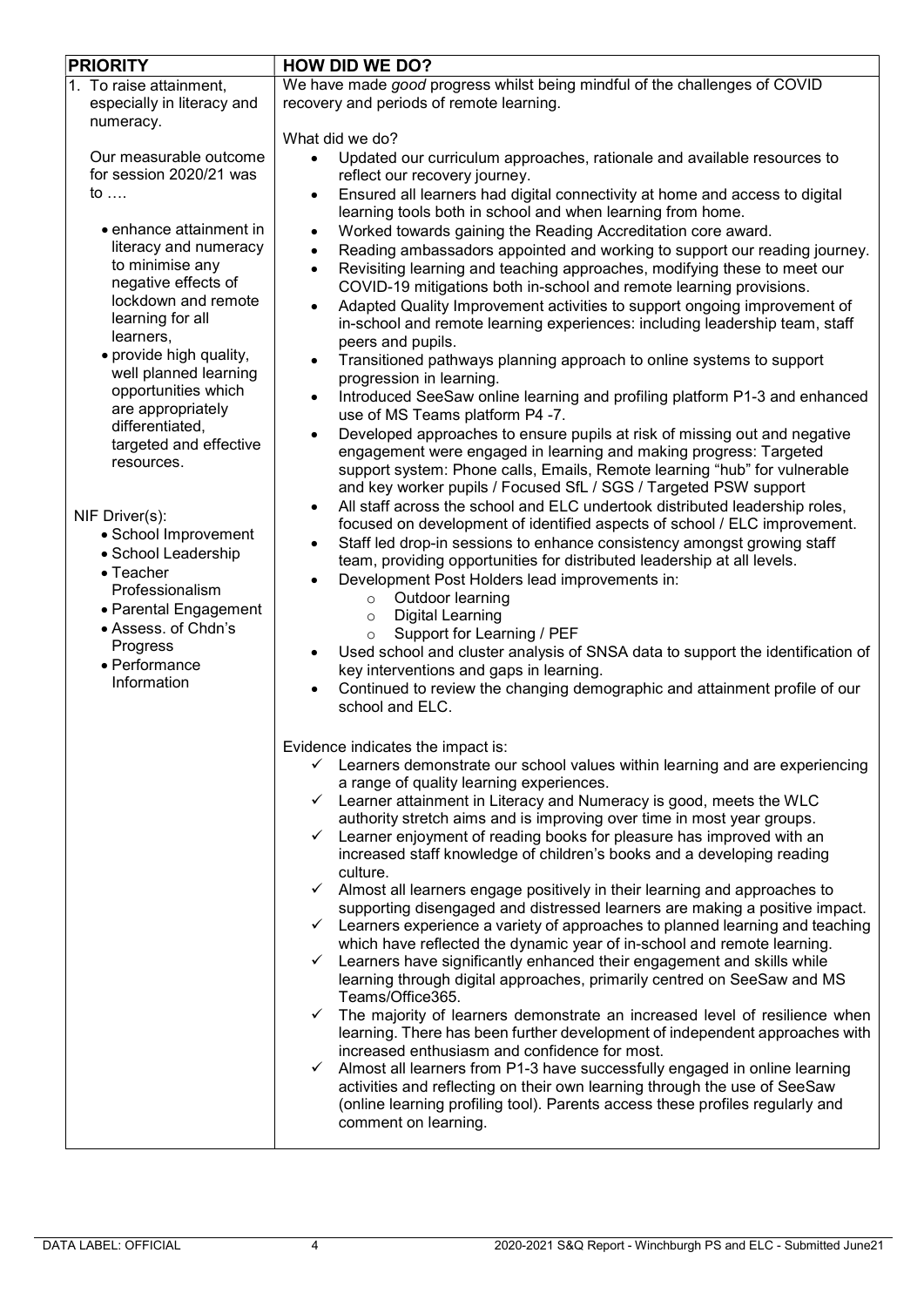| In ELC:                                                                                                                     | We have made good progress.                                                                                                                                                                                                                                                                                                                                                                                                                                                                                                                                                                                                                                                                                                                                                                                                                                                                                    |  |
|-----------------------------------------------------------------------------------------------------------------------------|----------------------------------------------------------------------------------------------------------------------------------------------------------------------------------------------------------------------------------------------------------------------------------------------------------------------------------------------------------------------------------------------------------------------------------------------------------------------------------------------------------------------------------------------------------------------------------------------------------------------------------------------------------------------------------------------------------------------------------------------------------------------------------------------------------------------------------------------------------------------------------------------------------------|--|
| Our measurable outcome                                                                                                      |                                                                                                                                                                                                                                                                                                                                                                                                                                                                                                                                                                                                                                                                                                                                                                                                                                                                                                                |  |
| for session 2020/21 was                                                                                                     | What did we do?                                                                                                                                                                                                                                                                                                                                                                                                                                                                                                                                                                                                                                                                                                                                                                                                                                                                                                |  |
| to $\ldots$                                                                                                                 | Staff engaged with training and self-reflection on the Realising the Ambition<br>document.                                                                                                                                                                                                                                                                                                                                                                                                                                                                                                                                                                                                                                                                                                                                                                                                                     |  |
| • provide high quality,<br>well planned learning<br>opportunities<br>supported by<br>practitioner<br>professional learning. | Staff all attended training on Developing Pre-Requisite Syllable Skills for<br>$\bullet$<br>Early Literacy.<br>Staff engaged in training on schemas.<br>$\bullet$<br>Staff attended network session on engaging parents in early literacy.<br>$\bullet$<br>Staff increased knowledge of ASN through training and network session.<br>$\bullet$<br>Areas set up to allow children to develop literacy and numeracy throughout<br>$\bullet$<br>the indoor and outdoor spaces.<br>Additional resources purchased to ensure bubbles all have access to high<br>$\bullet$<br>quality resources.<br>Planning is based on WLC EY tracker data and staff are becoming more<br>confident using the tracker to identify learning needs.<br>Evidence indicates the impact is:<br>Staff are more confident when planning and supporting early literacy<br>development resulting in carefully planned learning experiences. |  |
|                                                                                                                             | Children with ASN well supported.<br>$\checkmark$                                                                                                                                                                                                                                                                                                                                                                                                                                                                                                                                                                                                                                                                                                                                                                                                                                                              |  |
| 2. To close the attainment<br>gap between the most                                                                          | Children are happy and engaged in their bubbles.<br>✓<br>We have made good progress.                                                                                                                                                                                                                                                                                                                                                                                                                                                                                                                                                                                                                                                                                                                                                                                                                           |  |
| and least disadvantaged                                                                                                     | What did we do?                                                                                                                                                                                                                                                                                                                                                                                                                                                                                                                                                                                                                                                                                                                                                                                                                                                                                                |  |
| children                                                                                                                    | Employed additional SaLT support to deliver a variety of early level literacy                                                                                                                                                                                                                                                                                                                                                                                                                                                                                                                                                                                                                                                                                                                                                                                                                                  |  |
|                                                                                                                             | intervention programmes.                                                                                                                                                                                                                                                                                                                                                                                                                                                                                                                                                                                                                                                                                                                                                                                                                                                                                       |  |
| Our measurable outcome                                                                                                      | Revised our PEF guidance to reflect the additional requirements of the                                                                                                                                                                                                                                                                                                                                                                                                                                                                                                                                                                                                                                                                                                                                                                                                                                         |  |
| for session 2020/21 was                                                                                                     | COVID-19 pandemic to provide additional practical supports for those at risk                                                                                                                                                                                                                                                                                                                                                                                                                                                                                                                                                                                                                                                                                                                                                                                                                                   |  |
| to $\dots$                                                                                                                  | of missing out on learning opportunities.                                                                                                                                                                                                                                                                                                                                                                                                                                                                                                                                                                                                                                                                                                                                                                                                                                                                      |  |
|                                                                                                                             | Further development of a small group setting for identified ASD pupils.<br>$\bullet$                                                                                                                                                                                                                                                                                                                                                                                                                                                                                                                                                                                                                                                                                                                                                                                                                           |  |
| • further improve early                                                                                                     | Engaged third sector agency to support identified pupils at risk of missing out<br>$\bullet$                                                                                                                                                                                                                                                                                                                                                                                                                                                                                                                                                                                                                                                                                                                                                                                                                   |  |
| literacy acquisition<br>skills for identified                                                                               | on learning opportunities.                                                                                                                                                                                                                                                                                                                                                                                                                                                                                                                                                                                                                                                                                                                                                                                                                                                                                     |  |
| learners,                                                                                                                   | Timetabled slots for specific PEF interventions for Pupil Support Workers.<br>$\bullet$<br>Purchased specific literacy and numeracy support materials across the early                                                                                                                                                                                                                                                                                                                                                                                                                                                                                                                                                                                                                                                                                                                                         |  |
| • further improve                                                                                                           | $\bullet$<br>and first levels, with subsequent training of key staff.                                                                                                                                                                                                                                                                                                                                                                                                                                                                                                                                                                                                                                                                                                                                                                                                                                          |  |
| confidence of pupil                                                                                                         | Re-established our Bal-A-Vis-X motor skills intervention programme (due to<br>$\bullet$                                                                                                                                                                                                                                                                                                                                                                                                                                                                                                                                                                                                                                                                                                                                                                                                                        |  |
| support staff in the                                                                                                        | COVID-19 this was for individual learners during this session).                                                                                                                                                                                                                                                                                                                                                                                                                                                                                                                                                                                                                                                                                                                                                                                                                                                |  |
| delivery of agreed                                                                                                          | Implemented Pupil Equity Fund Action Plan to further develop approaches to                                                                                                                                                                                                                                                                                                                                                                                                                                                                                                                                                                                                                                                                                                                                                                                                                                     |  |
| interventions,                                                                                                              | closing the attainment gap, these approaches were robustly tracked, with a                                                                                                                                                                                                                                                                                                                                                                                                                                                                                                                                                                                                                                                                                                                                                                                                                                     |  |
| • enhance learner                                                                                                           | clear focus on impact.                                                                                                                                                                                                                                                                                                                                                                                                                                                                                                                                                                                                                                                                                                                                                                                                                                                                                         |  |
| engagement,                                                                                                                 |                                                                                                                                                                                                                                                                                                                                                                                                                                                                                                                                                                                                                                                                                                                                                                                                                                                                                                                |  |
| participation, and                                                                                                          | Evidence indicates that the use of Pupil Equity Funding has had the following impact                                                                                                                                                                                                                                                                                                                                                                                                                                                                                                                                                                                                                                                                                                                                                                                                                           |  |
| attainment for                                                                                                              | on learners:                                                                                                                                                                                                                                                                                                                                                                                                                                                                                                                                                                                                                                                                                                                                                                                                                                                                                                   |  |
| identified ASN pupils,                                                                                                      | Learners' early level literacy acquisition has increased with SaLT early<br>$\checkmark$                                                                                                                                                                                                                                                                                                                                                                                                                                                                                                                                                                                                                                                                                                                                                                                                                       |  |
| • maintain pre-                                                                                                             | intervention input.                                                                                                                                                                                                                                                                                                                                                                                                                                                                                                                                                                                                                                                                                                                                                                                                                                                                                            |  |
| lockdown attainment<br>levels within target                                                                                 | All learners were able to access remote and in-school learning through the<br>✓<br>provision PEF funded resources where required throughout the full school                                                                                                                                                                                                                                                                                                                                                                                                                                                                                                                                                                                                                                                                                                                                                    |  |
| groups in literacy and                                                                                                      | year.                                                                                                                                                                                                                                                                                                                                                                                                                                                                                                                                                                                                                                                                                                                                                                                                                                                                                                          |  |
| in numeracy.                                                                                                                | Learners in the SGS have continued to make year-on-year progress.<br>✓                                                                                                                                                                                                                                                                                                                                                                                                                                                                                                                                                                                                                                                                                                                                                                                                                                         |  |
|                                                                                                                             | Learner participation in PEF funded initiatives is showing progression within<br>✓                                                                                                                                                                                                                                                                                                                                                                                                                                                                                                                                                                                                                                                                                                                                                                                                                             |  |
|                                                                                                                             | literacy and numeracy abilities (5-minute boxes, Bal-A-Vis-X).<br>Learners' attainment has exceeded the 6% in literacy with the support of the<br>✓                                                                                                                                                                                                                                                                                                                                                                                                                                                                                                                                                                                                                                                                                                                                                            |  |
| NIF Driver(s):                                                                                                              | PEF identified teacher.                                                                                                                                                                                                                                                                                                                                                                                                                                                                                                                                                                                                                                                                                                                                                                                                                                                                                        |  |
| • School Improvement                                                                                                        | Tracking and monitoring data highlights almost all PEF identified learners<br>✓                                                                                                                                                                                                                                                                                                                                                                                                                                                                                                                                                                                                                                                                                                                                                                                                                                |  |
| • School Leadership<br>• Assess. of Chdn's                                                                                  | have made progress within their level.                                                                                                                                                                                                                                                                                                                                                                                                                                                                                                                                                                                                                                                                                                                                                                                                                                                                         |  |
| Progress                                                                                                                    |                                                                                                                                                                                                                                                                                                                                                                                                                                                                                                                                                                                                                                                                                                                                                                                                                                                                                                                |  |
| • Performance                                                                                                               |                                                                                                                                                                                                                                                                                                                                                                                                                                                                                                                                                                                                                                                                                                                                                                                                                                                                                                                |  |
| Information                                                                                                                 |                                                                                                                                                                                                                                                                                                                                                                                                                                                                                                                                                                                                                                                                                                                                                                                                                                                                                                                |  |
|                                                                                                                             |                                                                                                                                                                                                                                                                                                                                                                                                                                                                                                                                                                                                                                                                                                                                                                                                                                                                                                                |  |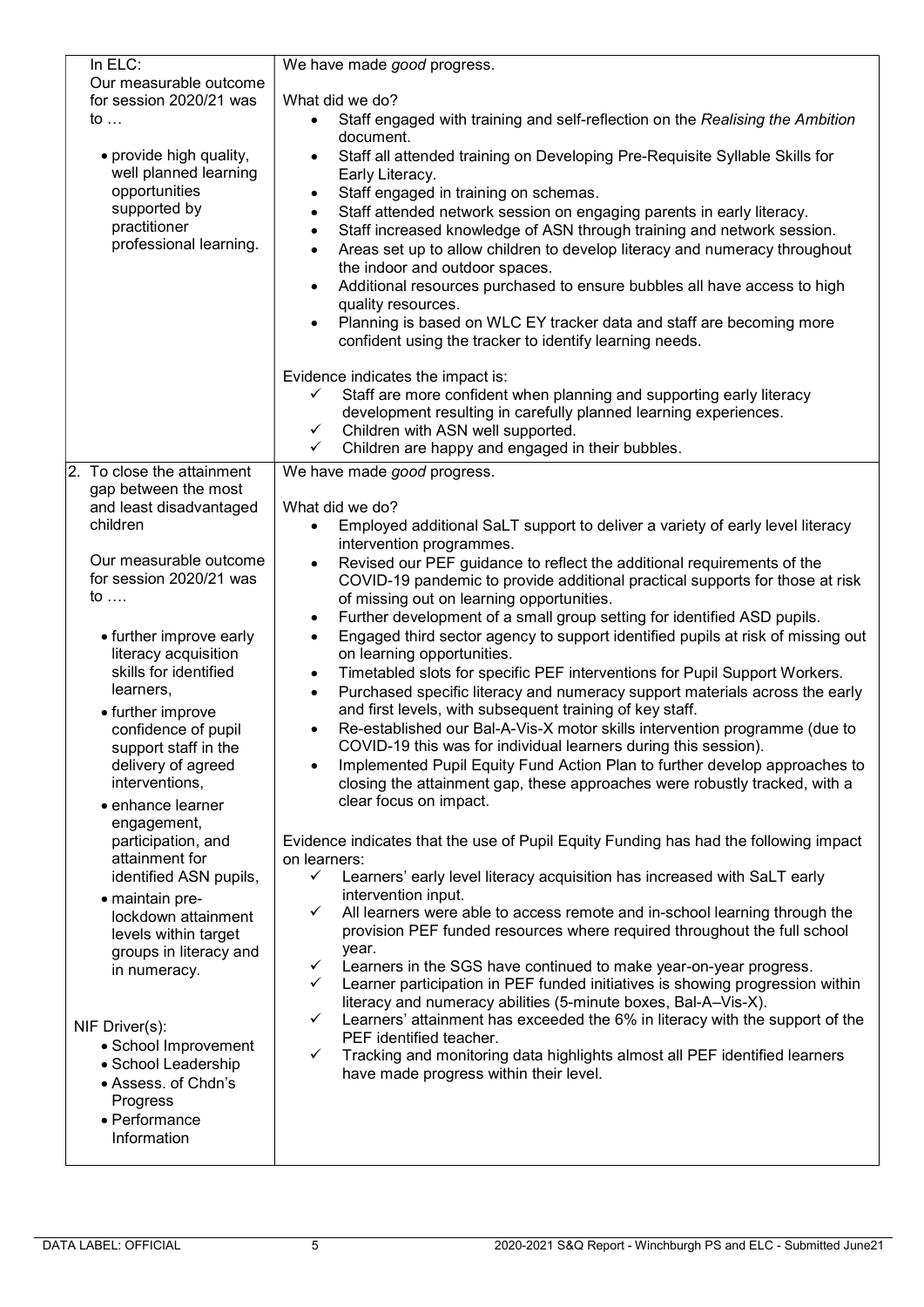| In ELC:                    | We have made good progress.                                                                    |  |
|----------------------------|------------------------------------------------------------------------------------------------|--|
| Our measurable outcome     |                                                                                                |  |
| for session 2020/21 was:   | What did we do?                                                                                |  |
|                            | Engaged with the Renfrew Language Scale to identify and track progress in<br>$\bullet$         |  |
| for children to make       | vocabulary.                                                                                    |  |
| progress in literacy       | WLC EY Trackers used to inform planning and identify individual learning<br>$\bullet$          |  |
| through targeted           | needs.                                                                                         |  |
| interventions.             | Personal plans identify individual needs of each child.                                        |  |
|                            | $\bullet$                                                                                      |  |
|                            | Shared literacy activities virtually during closures.                                          |  |
|                            | Adapted planning to include 'How you can help at home' ideas for<br>$\bullet$                  |  |
|                            | parents/carers to support learning at home.                                                    |  |
|                            |                                                                                                |  |
|                            | Evidence indicates the impact is:                                                              |  |
|                            | ✓ Most children are making good progress in literacy.                                          |  |
|                            | $\checkmark$ Children's vocabulary is developing well.                                         |  |
|                            | ✓ Home learning is being added regularly to the Learning Journals.                             |  |
| 3. To improve children and | We have made good progress.                                                                    |  |
| young people's health &    |                                                                                                |  |
| wellbeing.                 | What did we do?                                                                                |  |
|                            | Had an initial significant focus on HWB across learning, with responsive<br>$\bullet$          |  |
| Our measurable outcome     | approaches throughout recovery phases and across the year.                                     |  |
| for session 2020/21 was    | Staff used 'Learning Environments' checklist from 'Presentation, Feedback                      |  |
| to                         | and Displays' policy to create calm, nurturing learning environment.                           |  |
| • supported all learners   | Revisited the eight wellbeing indicators with all pupils, staff and                            |  |
| to effectively re-         | parents/carers.                                                                                |  |
| engage with in-school      | Carried out baseline and follow-up pupil self-reporting and staff reporting on                 |  |
| learning,                  | wellbeing indicators.                                                                          |  |
| · to encourage all         | Continued GIRFEC HWB audit across the school.<br>$\bullet$                                     |  |
| learners to express        | Enhanced 'go-to adult' system and introduced QR booking system.                                |  |
| their wellbeing needs      | Revised HWB programmes and further develop "one trusted adult."                                |  |
| with supports in place     | Introduced Jigsaw HWB resources P1-7,<br>$\circ$                                               |  |
| to meet the wellbeing      | Extended use of CEC Resilience programme - including new 3rd unit,<br>$\circ$                  |  |
| of individuals, group      | Introduced aspects of new RSHP.<br>$\circ$                                                     |  |
| and the wider school       | • Further analysed wellbeing, engagement & participation to measure impact                     |  |
| community.                 | and continue to inform next steps.                                                             |  |
|                            | Updated 'Better Relationships, Better Learning, Better Behaviour' policy, in                   |  |
| NIF Driver(s):             | line with COVID-19 risk assessment.                                                            |  |
| • School Improvement       | Self-evaluation activities of use and effectiveness of BRBLBB policy to                        |  |
| · School Leadership        | identified further developments and required supports.                                         |  |
| • Teacher                  | Virtual assemblies had a wellbeing and diversity focus over the year: including                |  |
| Professionalism            | a specific ASD awareness assembly.                                                             |  |
| • Parental Engagement      |                                                                                                |  |
| • Assess. of Chdn's        | Evidence indicates the impact is:                                                              |  |
| Progress                   | $\checkmark$ Learners returned to a new school session of in-school learning with a clear      |  |
|                            | understanding of wellbeing and had a range of opportunities to access                          |  |
|                            | supports where required.                                                                       |  |
|                            | $\checkmark$ Teachers and support staff have a good understanding of the wellbeing             |  |
|                            | indicators. Learners are familiar with these indicators and describe                           |  |
|                            | appropriately how this contributes to their wellbeing.                                         |  |
|                            | $\checkmark$ Learners benefit from nurturing and supportive relationships across the school    |  |
|                            | and nursery class which is leading to children's readiness to learn.                           |  |
|                            | $\checkmark$ There is a nurturing, supportive learning environment which demonstrates the      |  |
|                            | school's vision, values and aims. This supports positive relationships between                 |  |
|                            | children and staff.                                                                            |  |
|                            | $\checkmark$ Staff have a great understanding of the levels of engagement and participation    |  |
|                            | which is leading to further prioritisation of resources and support systems.                   |  |
|                            | Learners and staff wellbeing reporting is tracked with follow-up trusted adult<br>$\checkmark$ |  |
|                            | conversations held and, where relevant, interventions are carefully planned to                 |  |
|                            | support improvement.                                                                           |  |
|                            | $\checkmark$ Staff develop children's resilience and emotional literacy through class          |  |
|                            | teaching, targeted group work and individual supports.                                         |  |
|                            | $\checkmark$ All staff and pupils have a clear understanding and regularly benefit from our    |  |
|                            | positive relationships approaches.                                                             |  |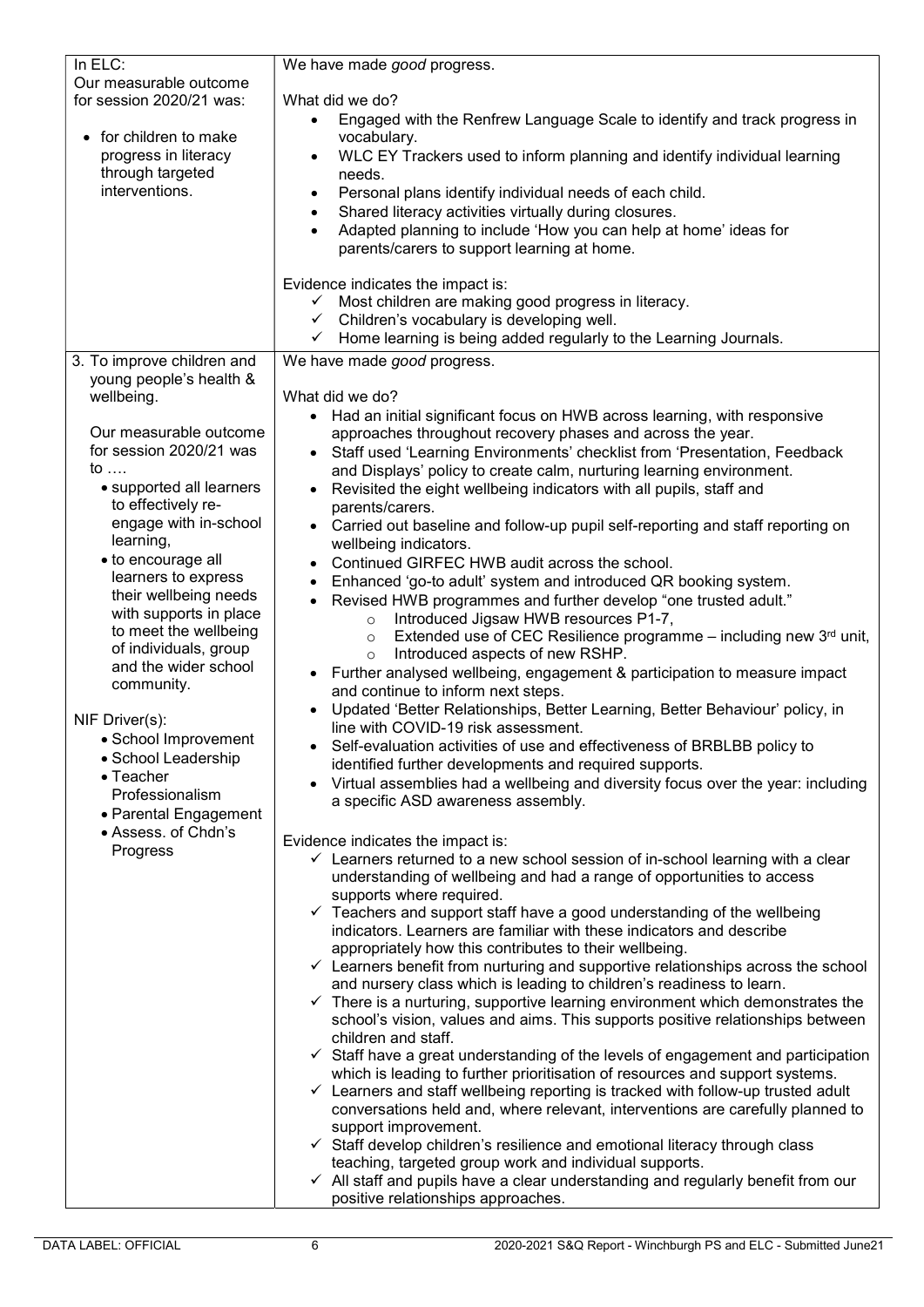| In ELC:                                                                                                                                             | We have made good progress.                                                                                                                                                                                                                                                                                                                                                                                                                                                                                                                                            |  |
|-----------------------------------------------------------------------------------------------------------------------------------------------------|------------------------------------------------------------------------------------------------------------------------------------------------------------------------------------------------------------------------------------------------------------------------------------------------------------------------------------------------------------------------------------------------------------------------------------------------------------------------------------------------------------------------------------------------------------------------|--|
| Our measurable outcome                                                                                                                              |                                                                                                                                                                                                                                                                                                                                                                                                                                                                                                                                                                        |  |
| for session 2020/21 was to                                                                                                                          | What did we do?                                                                                                                                                                                                                                                                                                                                                                                                                                                                                                                                                        |  |
|                                                                                                                                                     | Wellbeing characters are displayed around the ELC and used in the floor<br>books.                                                                                                                                                                                                                                                                                                                                                                                                                                                                                      |  |
| • develop approaches for<br>children to show an<br>understanding of the<br>wellbeing indicators<br>• Increase opportunities<br>for outdoor learning | Staff use the language of the wellbeing indicators during interactions.<br>$\bullet$<br>Staff are responsive to children's needs and are aware that needs may differ<br>during unsettled times.<br>Children are risk assessing areas and outdoors prior to and during play.<br>Staff make better use of the school grounds, planning to return to wider<br>$\bullet$<br>community activities as mitigations allow.<br>Further improvements made to the ELC garden.<br>Further ideas and opportunities for home learning shared with parents to<br>increase engagement. |  |
|                                                                                                                                                     | Evidence indicates the impact is:                                                                                                                                                                                                                                                                                                                                                                                                                                                                                                                                      |  |
|                                                                                                                                                     | $\checkmark$ Children feel safe and secure at nursery.                                                                                                                                                                                                                                                                                                                                                                                                                                                                                                                 |  |
|                                                                                                                                                     | $\checkmark$ Children are more confident talking about what it means to be safe,                                                                                                                                                                                                                                                                                                                                                                                                                                                                                       |  |
|                                                                                                                                                     | responsible, etc.<br>$\checkmark$ Children are outdoors daily and have opportunities to develop all indoor                                                                                                                                                                                                                                                                                                                                                                                                                                                             |  |
|                                                                                                                                                     | learning outdoors. The garden is an extension to the indoor space.                                                                                                                                                                                                                                                                                                                                                                                                                                                                                                     |  |
|                                                                                                                                                     | ✓ Almost all children talk positively about outdoor experiences.                                                                                                                                                                                                                                                                                                                                                                                                                                                                                                       |  |
|                                                                                                                                                     | $\checkmark$ Parents more confident sharing home learning.                                                                                                                                                                                                                                                                                                                                                                                                                                                                                                             |  |
|                                                                                                                                                     |                                                                                                                                                                                                                                                                                                                                                                                                                                                                                                                                                                        |  |
| 4. To improve employability                                                                                                                         | We have made good progress.                                                                                                                                                                                                                                                                                                                                                                                                                                                                                                                                            |  |
| skills, and sustained,<br>positive school-leaver                                                                                                    | What did we do?                                                                                                                                                                                                                                                                                                                                                                                                                                                                                                                                                        |  |
| destinations for all young                                                                                                                          | • Revisited our curriculum rationale to reflect our current position and recovery                                                                                                                                                                                                                                                                                                                                                                                                                                                                                      |  |
| people.                                                                                                                                             | planning needs, linking this to the four foundations of an agile learning culture.                                                                                                                                                                                                                                                                                                                                                                                                                                                                                     |  |
|                                                                                                                                                     | Lead learner created and progressed a focused action plan to enhance DYW                                                                                                                                                                                                                                                                                                                                                                                                                                                                                               |  |
| Our measurable outcome                                                                                                                              | skills.                                                                                                                                                                                                                                                                                                                                                                                                                                                                                                                                                                |  |
| for session 2020/21 was                                                                                                                             | Introduced a framework for progression of DYW skills across all levels which<br>$\bullet$                                                                                                                                                                                                                                                                                                                                                                                                                                                                              |  |
| to                                                                                                                                                  | includes explicit links to skills for learning, life and work within lessons across                                                                                                                                                                                                                                                                                                                                                                                                                                                                                    |  |
| • review approaches to                                                                                                                              | all levels.                                                                                                                                                                                                                                                                                                                                                                                                                                                                                                                                                            |  |
| learning with a focus                                                                                                                               | Reviewed plans for school and joint campus careers event (to be undertaken<br>post-pandemic).                                                                                                                                                                                                                                                                                                                                                                                                                                                                          |  |
| on the development of                                                                                                                               | • Provided CLPL learning opportunities and drop-in updates for staff to enhance                                                                                                                                                                                                                                                                                                                                                                                                                                                                                        |  |
| DYW approaches,                                                                                                                                     | knowledge and understanding of approaches to DYW.                                                                                                                                                                                                                                                                                                                                                                                                                                                                                                                      |  |
| • introduce approaches                                                                                                                              | Continued to participate in Education Scotland DYW practitioner engagement                                                                                                                                                                                                                                                                                                                                                                                                                                                                                             |  |
| to an agile learning<br>culture which                                                                                                               | sessions.                                                                                                                                                                                                                                                                                                                                                                                                                                                                                                                                                              |  |
| promotes                                                                                                                                            | Continue to work, within the limits of COVID-19 restrictions, with our local<br>$\bullet$                                                                                                                                                                                                                                                                                                                                                                                                                                                                              |  |
| employability skills,                                                                                                                               | community and business partners including: WDL, Winchburgh Growing                                                                                                                                                                                                                                                                                                                                                                                                                                                                                                     |  |
| career education and                                                                                                                                | Group and local businesses.                                                                                                                                                                                                                                                                                                                                                                                                                                                                                                                                            |  |
| skills for learning, life                                                                                                                           | Evidence indicates the impact is:                                                                                                                                                                                                                                                                                                                                                                                                                                                                                                                                      |  |
| and work.                                                                                                                                           | $\checkmark$ Learners are becoming more aware of the world of work across all levels.                                                                                                                                                                                                                                                                                                                                                                                                                                                                                  |  |
|                                                                                                                                                     | Staff regularly plan experiences for learners across the school which have<br>$\checkmark$                                                                                                                                                                                                                                                                                                                                                                                                                                                                             |  |
| NIF Driver(s):                                                                                                                                      | explicit links to skills for learning, life and work.                                                                                                                                                                                                                                                                                                                                                                                                                                                                                                                  |  |
| • School Improvement                                                                                                                                | $\checkmark$ Learners can make links, more explicitly with what they have learned and how                                                                                                                                                                                                                                                                                                                                                                                                                                                                              |  |
| • School Leadership                                                                                                                                 | to apply these in a real-life context.<br>$\checkmark$ COVID-19 pandemic has, once again impacted on our plans in this area for                                                                                                                                                                                                                                                                                                                                                                                                                                        |  |
| $\bullet$ Teacher                                                                                                                                   | Session 20-21.                                                                                                                                                                                                                                                                                                                                                                                                                                                                                                                                                         |  |
| Professionalism                                                                                                                                     |                                                                                                                                                                                                                                                                                                                                                                                                                                                                                                                                                                        |  |
| • Parental Engagement                                                                                                                               |                                                                                                                                                                                                                                                                                                                                                                                                                                                                                                                                                                        |  |
| • Performance                                                                                                                                       |                                                                                                                                                                                                                                                                                                                                                                                                                                                                                                                                                                        |  |
| Information                                                                                                                                         |                                                                                                                                                                                                                                                                                                                                                                                                                                                                                                                                                                        |  |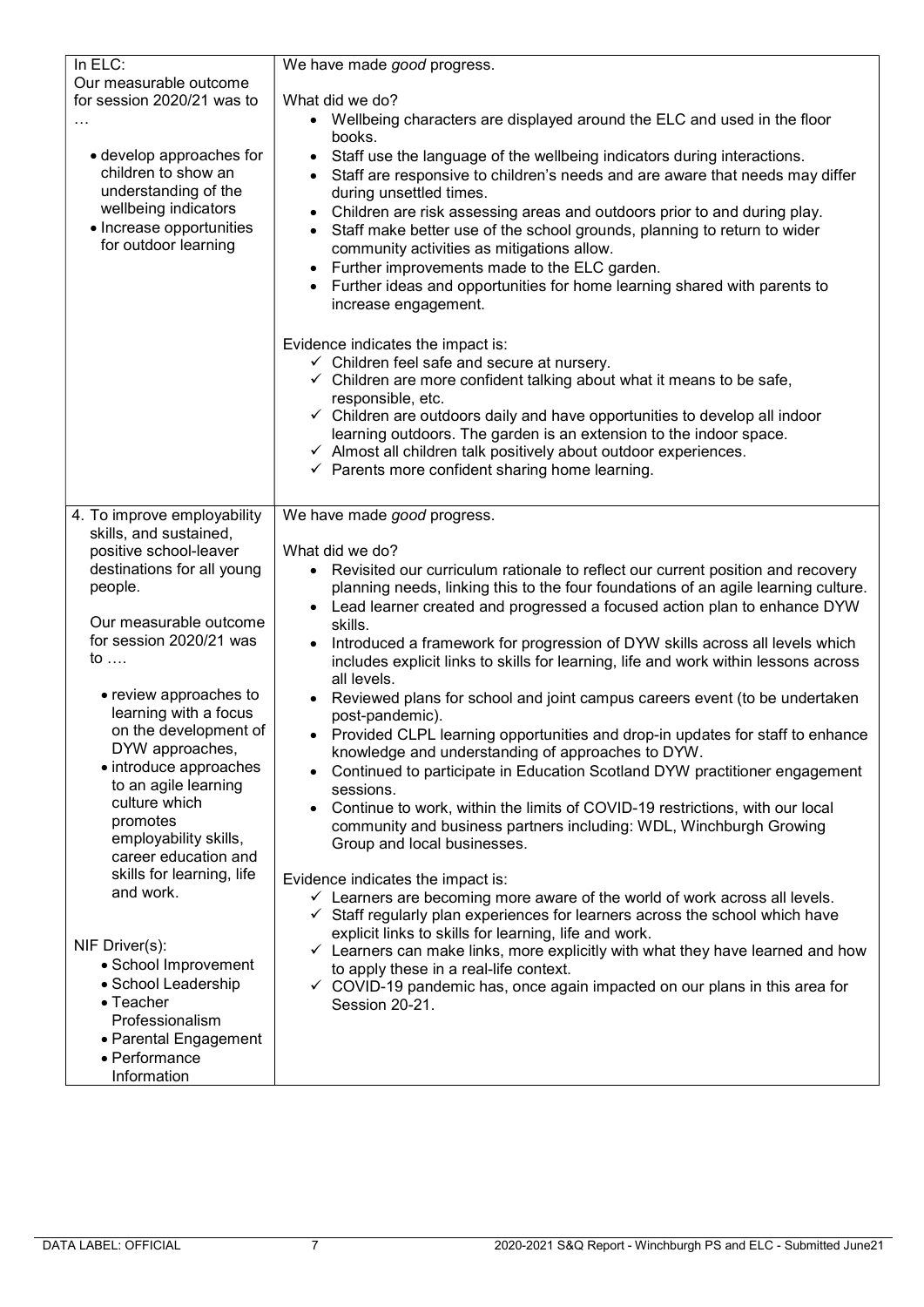| We have made satisfactory progress.<br>What did we do?<br>Community Growing Group have further supported our garden developments<br>by planting trees and providing seeds to plant.<br>ELC children had the opportunity to engage with the Marina flooding virtually<br>$\bullet$<br>event alongside the joint campus schools.<br>Discussed community changes in group activities, displayed and supported<br>$\bullet$<br>children's engagement with key development visuals i.e. construction maps,<br>signs and local masterplan.<br>Evidence indicates the impact is: |
|---------------------------------------------------------------------------------------------------------------------------------------------------------------------------------------------------------------------------------------------------------------------------------------------------------------------------------------------------------------------------------------------------------------------------------------------------------------------------------------------------------------------------------------------------------------------------|
| ✓ Outdoor learning spaces have been enhanced<br>$\checkmark$ Children are developing awareness of their growing community<br>✓ Children can identify key changes in their local area                                                                                                                                                                                                                                                                                                                                                                                      |
|                                                                                                                                                                                                                                                                                                                                                                                                                                                                                                                                                                           |

Attendance across the school is consistently high with an overall percentage attendance rate above 94% and the level of engagement remains high, including during periods of remote learning for the majority of learners.

There were no school exclusions during session 2020-2021.

Our parents are active participants in the school and a strong partnership exists between the parent council and school and we continue to work to strengthen the widest range of parental partnerships. Several events planned throughout 2020/21 had to be postponed or in some case, re-organised due to COVID-19 pandemic. Despite this, parents, staff, and learners overcame these challenges and have plans to enhance our school with lessons learned, in the year ahead. Parents are active participants in their children's learning. We engage with parents throughout the school improvement process, sharing progress with all stakeholders and discussing priorities with the Parent Council, who are integral to the effective operation of the school and represent all stages of the school. Priorities are also shared at parent's information evenings and various online systems. We issue questionnaires and undertake feedback activities at key points throughout the year - we use this information to help shape future school improvements. Out-with COVID-19 pandemic times, our Parent Council support the school financially with a range of committed and enthusiastic parents organising fundraising events. This supports the subsidising of some specific priorities as well as, for example, our leavers hoodies. We are extremely fortunate to have parents committed to improving experiences for our pupils.

This session we offered parents the following opportunities to support their child's learning:

- Regular email updates & updates on our website and Parent App
- Termly Class Overviews
- Social Media Updates on events and Learning through School App and Twitter
- Virtual Parent Consultations & Meet the Teacher Evenings
- The Senior Leadership Team and Office Bearers of Parent Council are in regular communication and have established regular discussion meetings to share progress, any concerns and next steps.